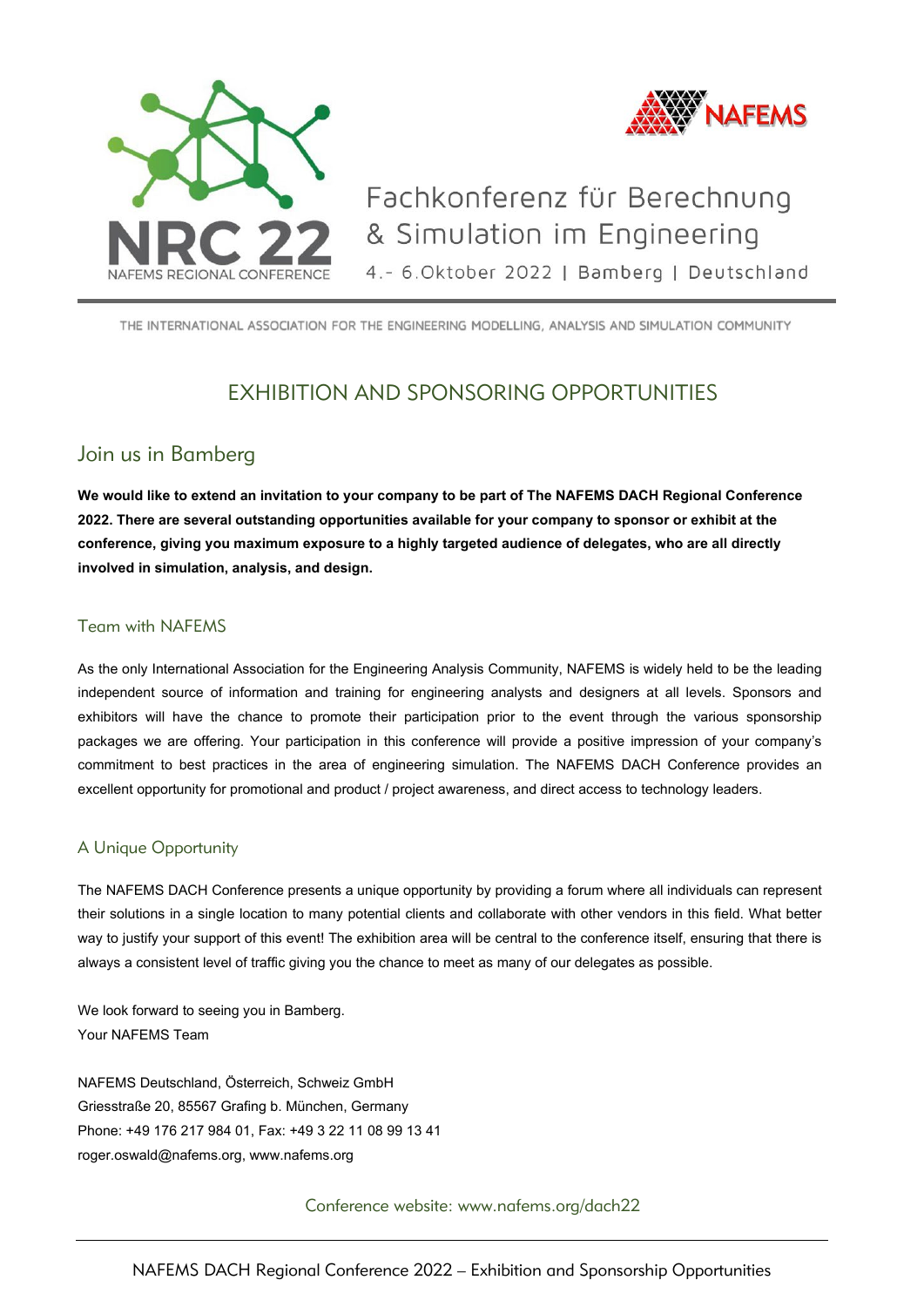

Principal Sponsor **9.000 Euro for NAFEMS members /12.000 Euro for non-members 1)**

- Recognized as the principal sponsor on all marketing materials
- 20 min. presentation slot in plenary session
- Official sponsor of beverages & snacks in the evening of the first day
- Exclusive principal sponsor on the event website, with a banner ad and link to your website
- Inclusion in email promotions to delegates in advance of the conference
- Enclose company promotional material in delegate pack (two copies, max A4)
- Opportunity to position your own banner in plenary room and venue lobby/registration area
- Logo and company description included in conference proceedings (two full pages)
- Company logo included in on-site handout (agenda)
- Full page advert in the second and third issue of the German NAFEMS Online-Magazin in 2022
- Logo placed on event banner in the exhibition hall
- Recognized during the opening and closing ceremonies as principal sponsor
- Expanded booth size equal to 4m x 2m (including table, chairs, electricity)
- Attendance of 4 all staff members at the congress and all functions
- Free invitations for 2 VIP industry customers

Platinum Sponsor **6.000 Euro for NAFEMS members / 7.000 Euro for non-members 1)**

- Recognized as one of the platinum sponsors on all marketing materials
- 10 min. presentation slot in plenary session
- Official sponsor of beverages & snacks in the evening of the first day
- Official platinum sponsor on the event website, with a banner ad and link to your website
- Inclusion in email promotions to delegates in advance of the conference
- Enclose company promotional material in delegate pack (one copy, max A4)
- Opportunity to position your own banner in plenary room and venue lobby/registration area
- Logo and company description included in conference proceedings (full page)
- Company logo included in on-site handout (agenda)
- Full page advert in the first issue of the German NAFEMS Online-Magazin in 2022
- Logo placed on event banner in the exhibition hall
- Recognized during the opening and closing ceremonies as a platinum sponsor
- Expanded booth size equal to 4m x 2m (including table, chairs, electricity)
- Attendance of 4 staff members at the congress and all functions

#### • Gold Sponsor **4.000 Euro for NAFEMS members / 5.000 Euro for non-members 1)**

- Recognized as one of the gold sponsors on all marketing materials
- Official gold sponsor on the event website, with a logo and link to your website
- Inclusion in email promotions to delegates in advance of the conference
- Recognized during the opening and closing ceremonies as a gold sponsor
- Enclose company promotional material in delegate pack (one copy, max A4)
- Logo and company description included in conference proceedings (half page)
- Company logo included in on-site handout (agenda)
- Half page advert in the first issue of the German NAFEMS Online-Magazin in 2022
- Booth size equal to 3m x 2m (including table, chairs, electricity)
- Attendance of 3 staff members at the congress and all functions

#### Silver Sponsor **2.800 Euro for NAFEMS members / 3.800 Euro for non-members 1)**

- Recognized as one of the silver sponsors on all marketing materials
- Official silver sponsor on the event website, with a logo and link to your website
- Inclusion in email promotions to delegates in advance of the conference
- Recognized during the opening and closing ceremonies as a silver sponsor
- Logo and company description included in conference proceedings (quarter page)
- Company logo included in on-site handout (agenda)
- Booth size equal to 3m x 2m (including table, chairs, electricity)
- Attendance of 2 staff members at the congress and all functions

#### Exhibitor **1.700 Euro for NAFEMS members / 2.700 Euro for non-members 1)**

- Listed as exhibitor on the event website
- Logo in conference proceedings
- Booth size equal to 3m x 2m (including table, chairs, electricity)
- Attendance of 1 staff member at the congress and all functions

**1)** plus VAT if applicable